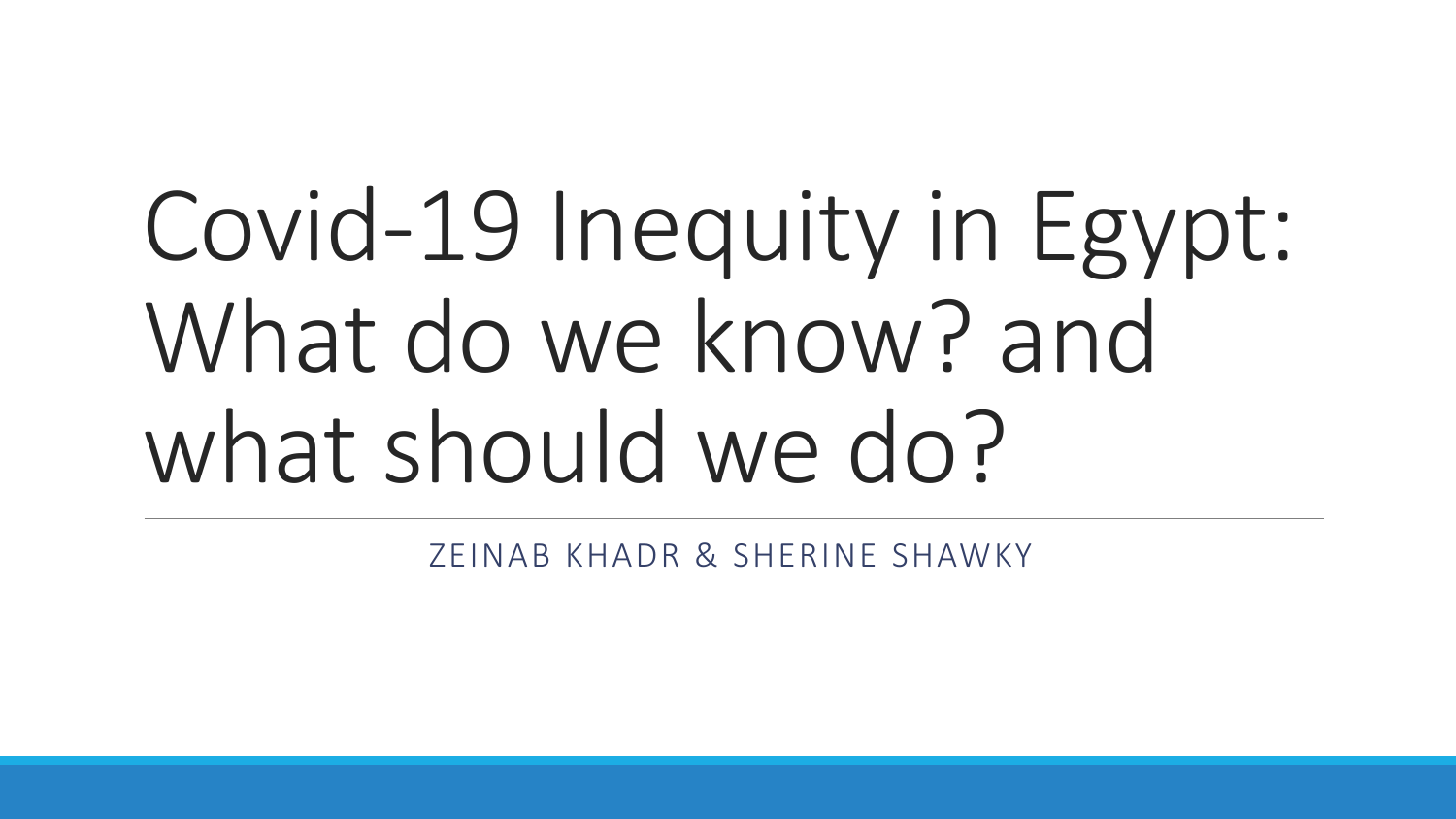# This webinar poses three questions

▶ Do we have data on social stratification related to Covid-19?

What are the key findings on social stratification provided by these data?

**►What are policies and actions catering for Covid-19** Inequities?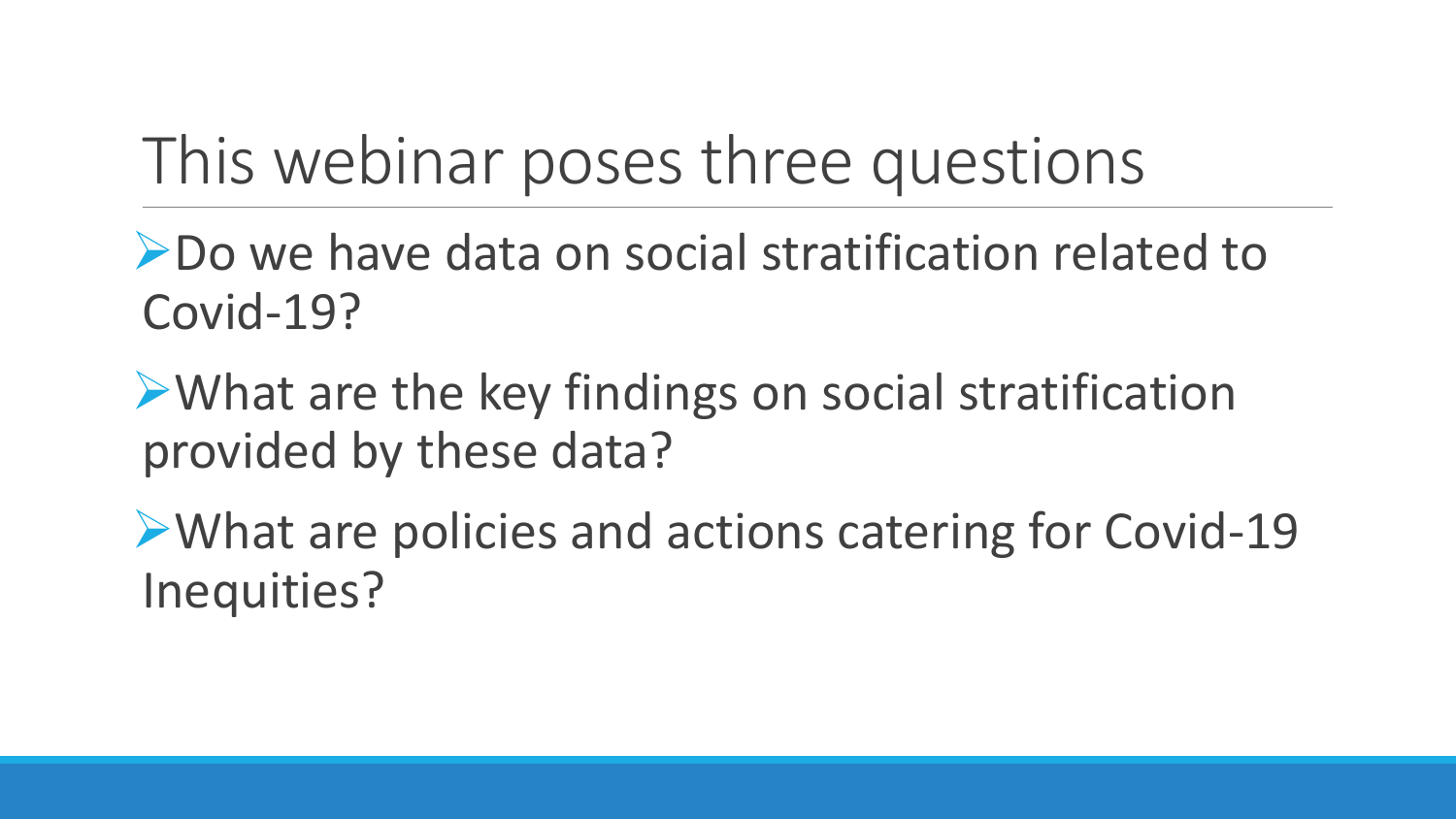### Do we have data on social stratification related to Covid-19?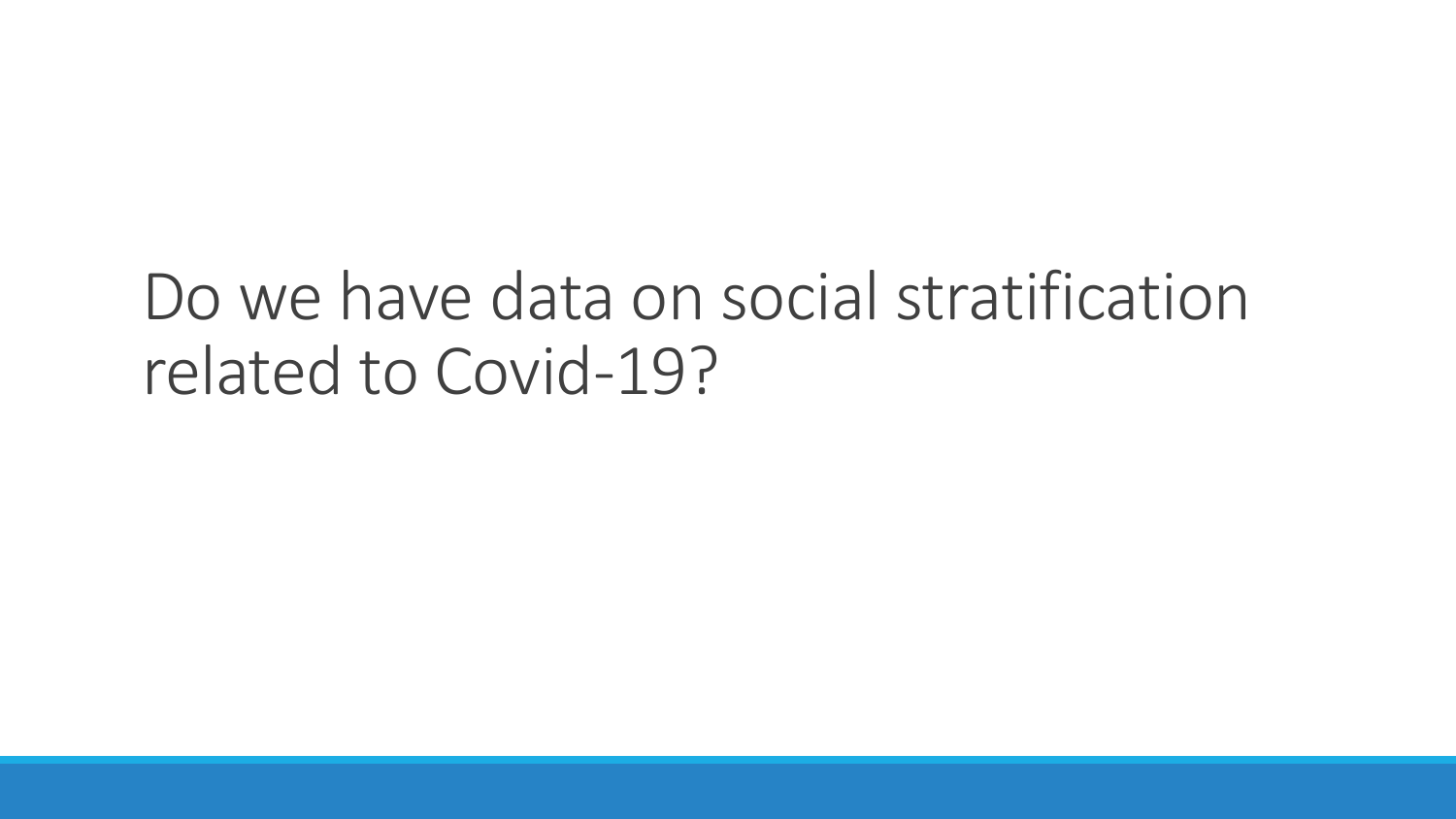# Inequity in Covid-19: International discourse

According to the social production of health framework, the international discourse on covid-19 inequity can be viewed in terms of differentials among social groups within any society across three main stages of the disease

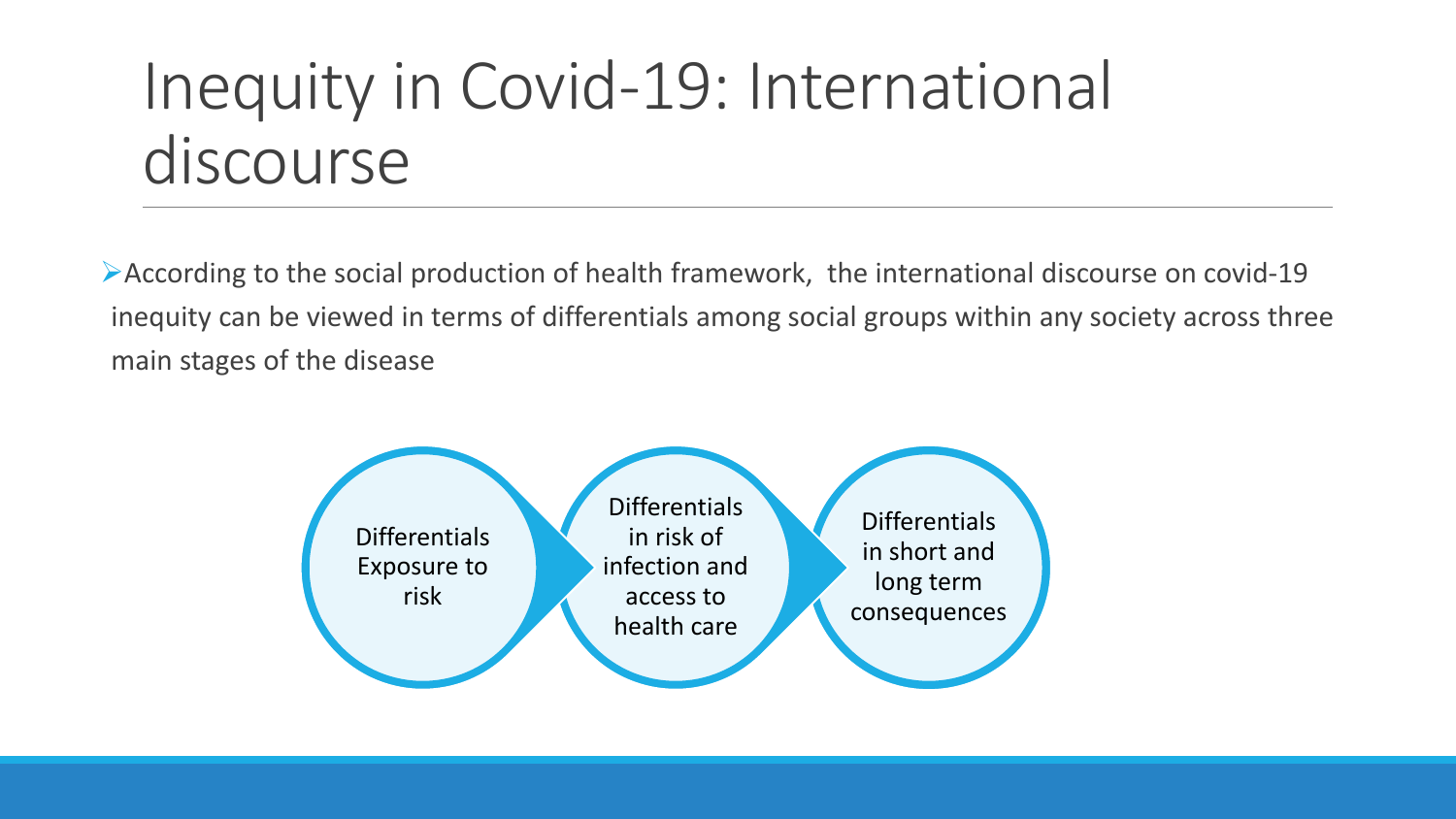**Differentials** Exposure to

It encompasses vulnerability in access to information, and application of the precaution measures implemented by the country.

 $risk$   $\Box$  Access to information: The conflict between the risk health promotion messages and the public ability to adhere to them.

> Prevention measures : The three measures proposed to address

- Social distancing: World Bank study 2020
- Wash hand
- Wear mask
- Stay Home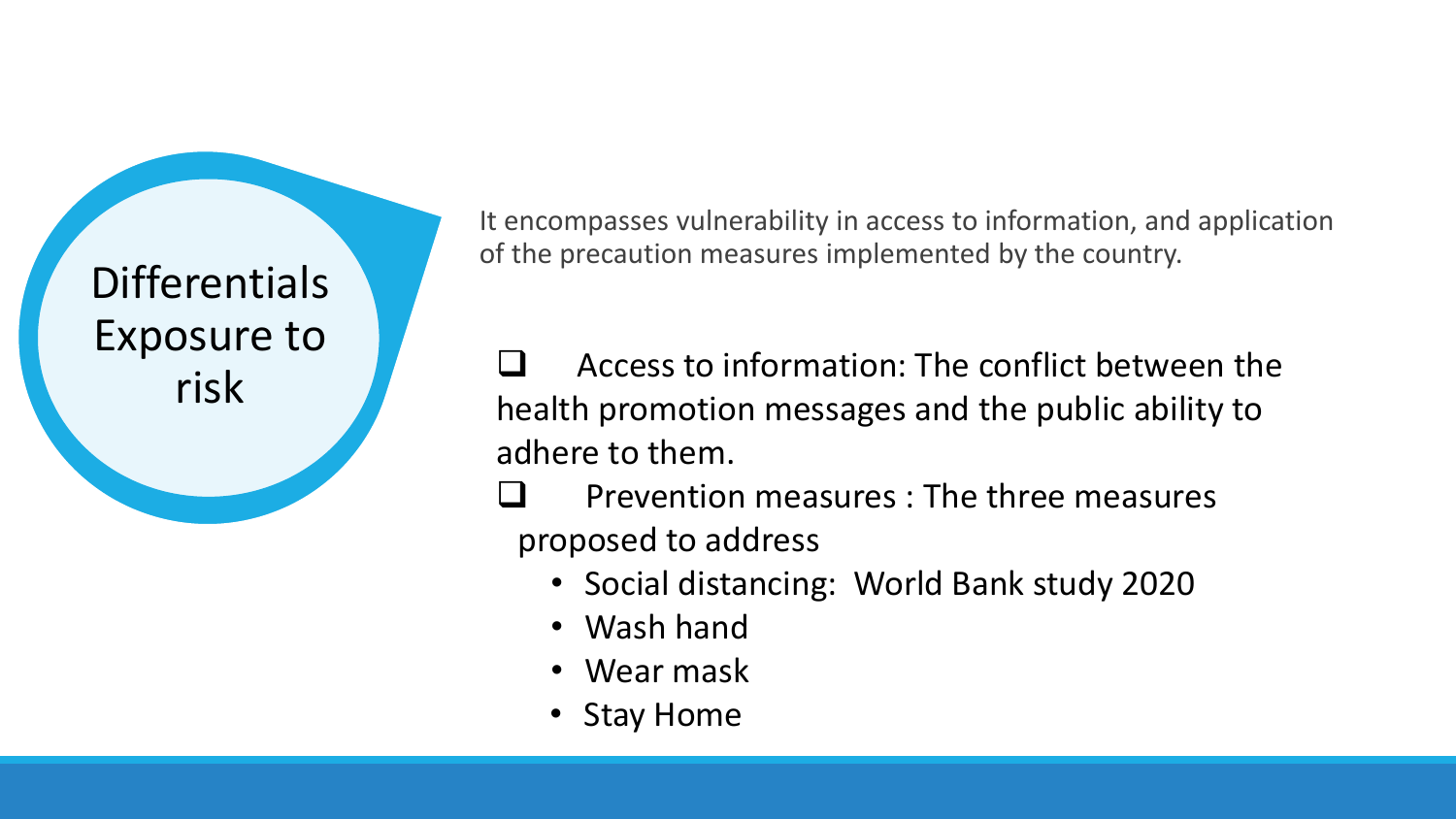### World Bank study

Criteria applied for hotspots

- $\triangleright$ The practical inability for keeping people apart, based on a combination of population density and livable floor space that does not allow for 2 meters of physical distancing.
- Conditions where, even under lockdown, people might have little option but to cluster (e.g., to access public toilets and water pumps).

Results of the study in Cairo:

 $\triangleright$  Hotspots cover almost 84 km<sup>2</sup> accounting for 5.5 million people or about 25% of the total population.

Addional 15 km<sup>2</sup> (to a total of almost 100 km<sup>2</sup>), and the total number of affected people increases by about 11 percentage points (to 36% of the total population).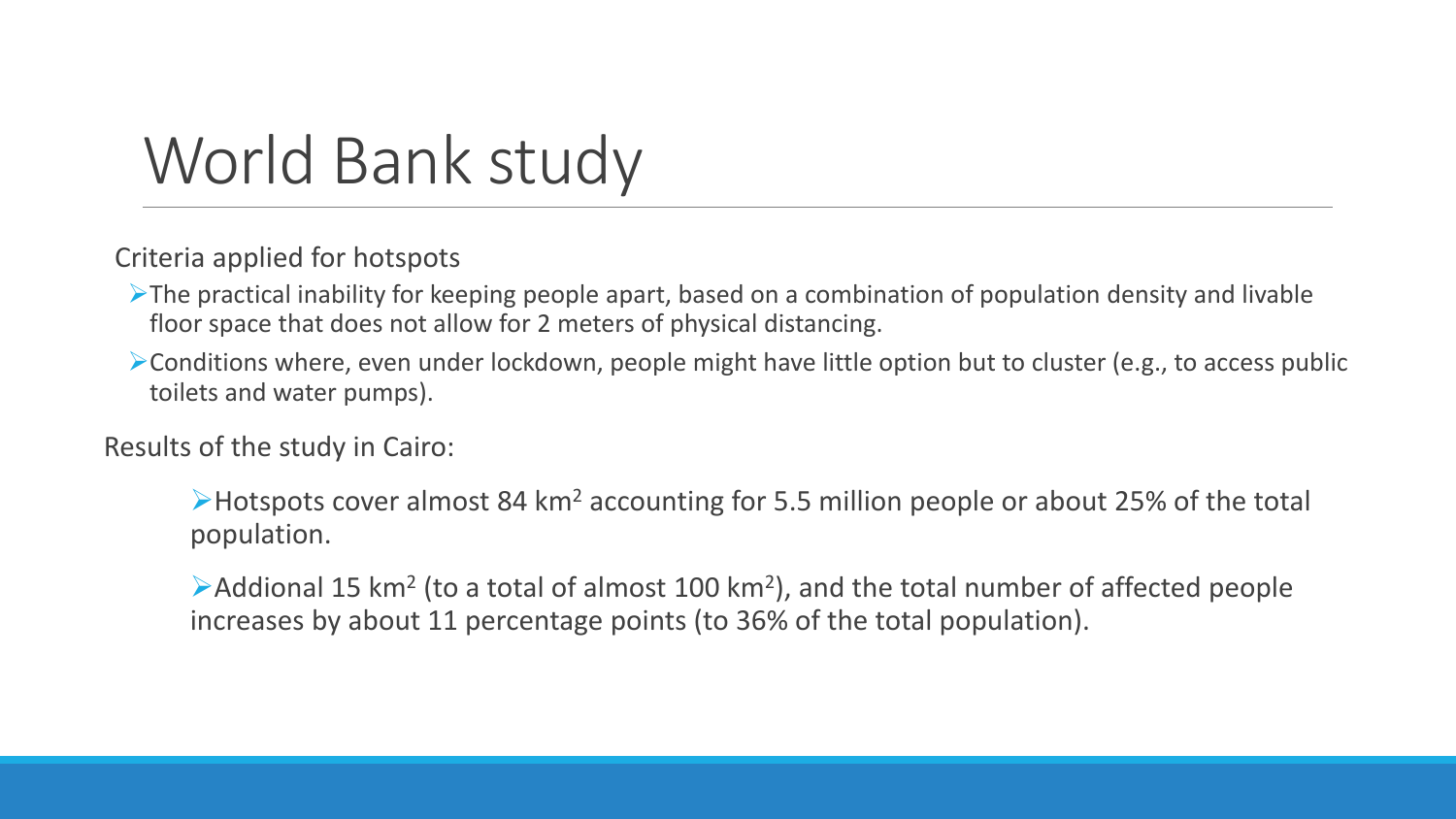**Differentials** in risk of infection and health care access

It encompasses vulnerability in infection and access to health care.

- $\Box$  Differentials in infection (Baseera)
	- $\checkmark$  Education
	- $\checkmark$  Place of residence (Urban/ rural)
	- $\sqrt{A}$ ge
- Health system ability to meet the needed service for the various level of covid-19. (no information on any stratifier )
- Self Isolation : Calls for separate room and bathroom and the availability of other utilities. (no information on any stratifier)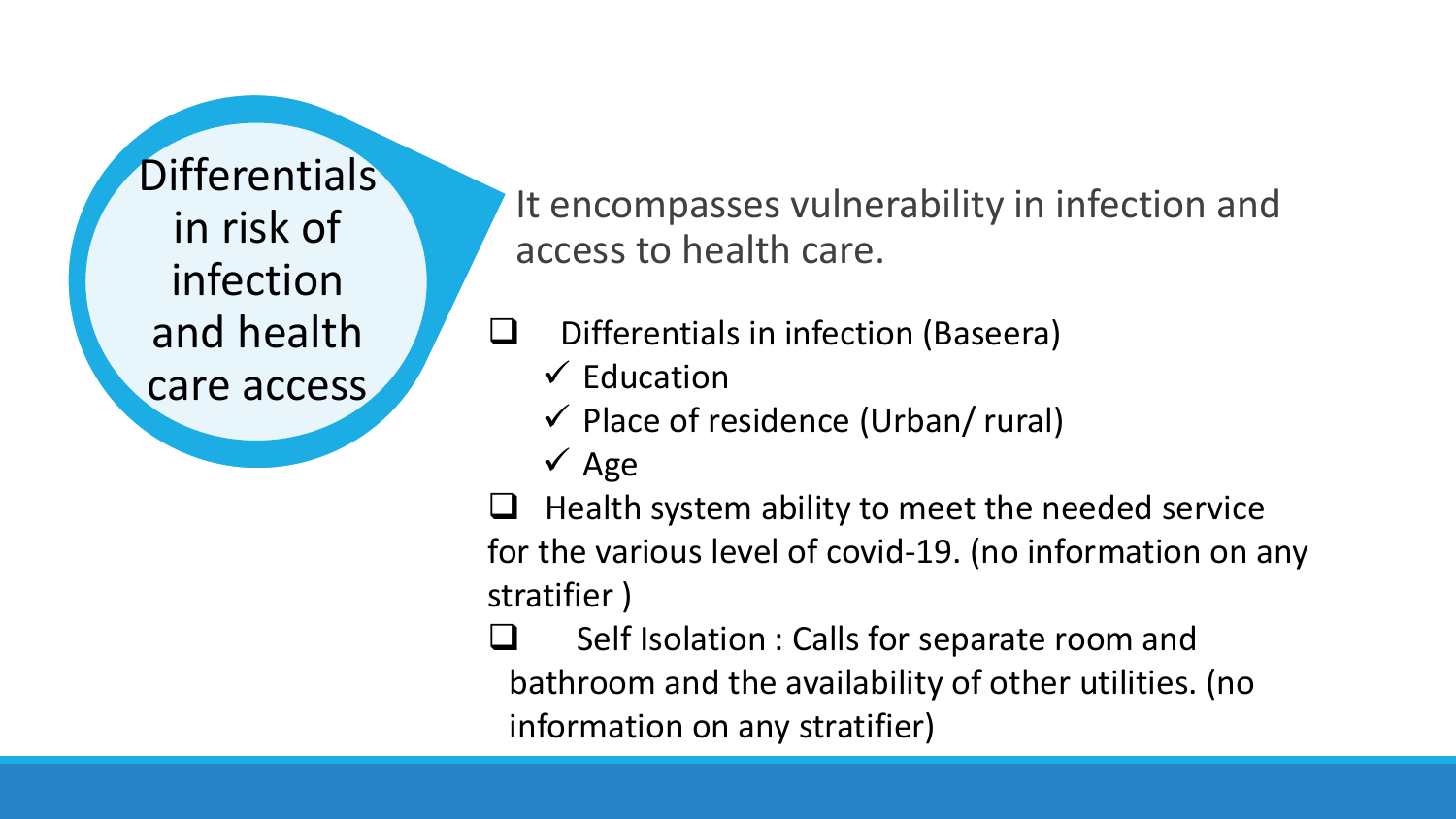short and long term consequences

It encompasses vulnerability in response to Differentials in **Differentials in Differentials in Differentials in Differentials** in **Differentials Example 2014 Example 2014 Example 2014 Example 2014 Example 2014 Example 2014 Example 2014 Example** 

CAPMAS Study

Baseera study of Covid infection in Egypt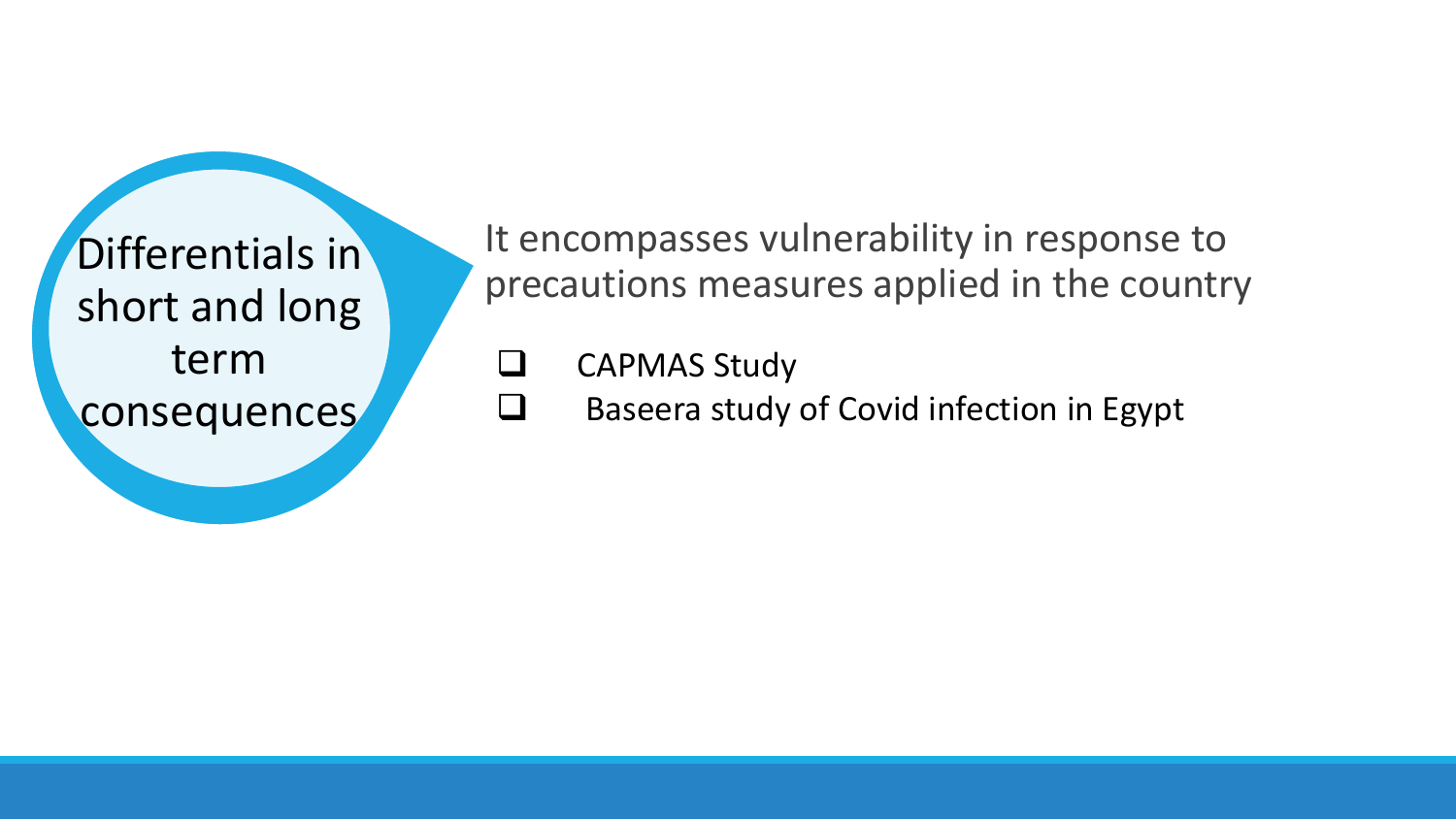#### The effect of COVID-19 on The Egyptian Family: May 2020

https://capmas.gov.eg/Pages/ShowPDF.aspx?page\_id=/Admin/News/PressRelease/corona.pdf

- The survey was carried out as a supplementary survey to Household Income, Expenditure, and Consumption Survey, HIECS 2019/2020
- The survey was applied by phone interview
- It implemented many traditional stratifiers including
	- $\sqrt{A}$ ge
	- Gender
	- $\checkmark$  Place of residence (urban/ rural)
	- $\checkmark$  Education
	- $\checkmark$  Work informality
	- $\checkmark$  Family size
- It investigated a wide range of consequences with particular focus on changes in
	- $\checkmark$  income and expenditure
	- $\checkmark$  labor force participation
	- $\checkmark$  food consumption

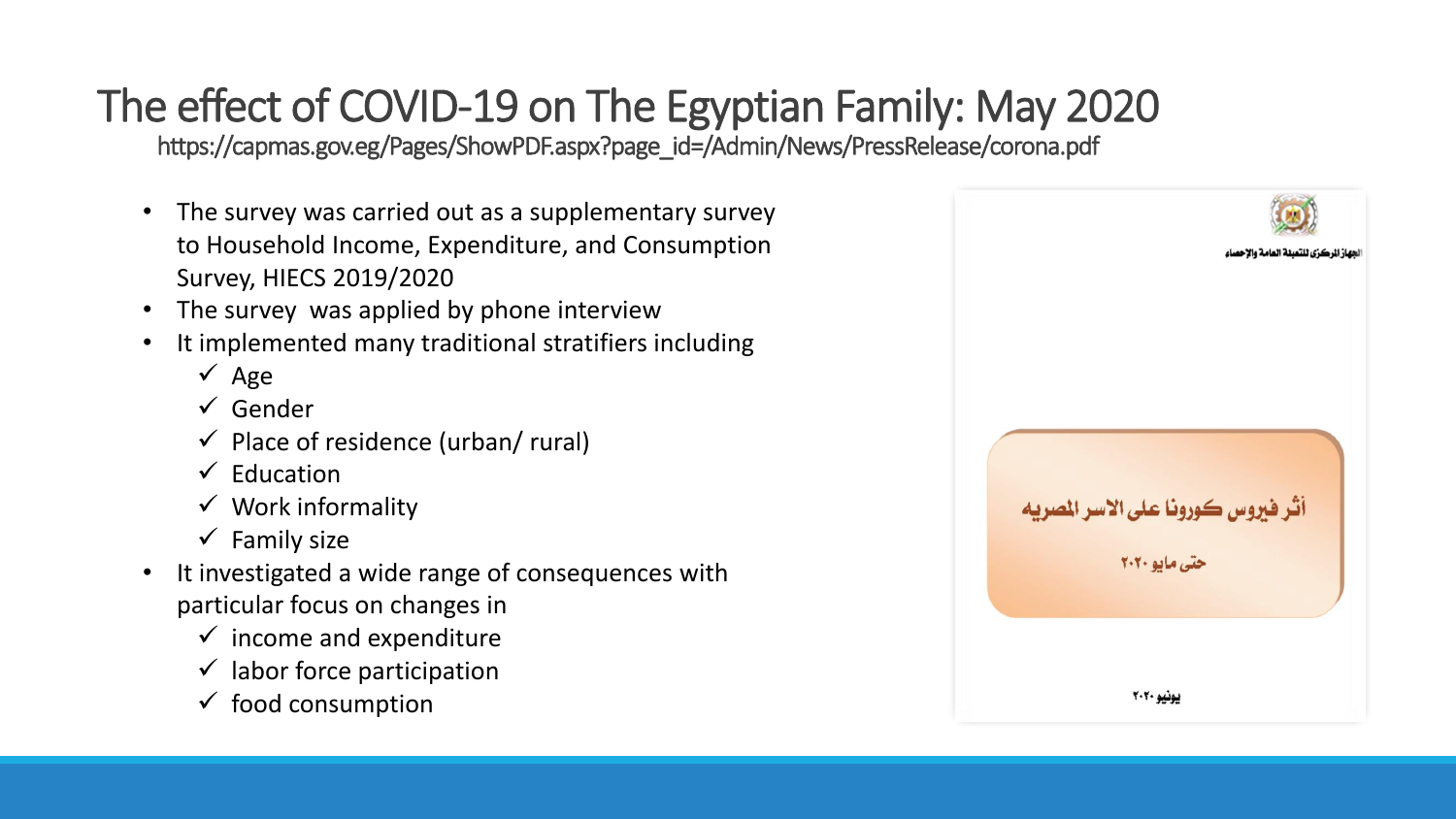# Example of the data available in CAPMAS study

|                                  | اثر نيروس ڪورونا علي الدخل               |                                     |                         |                           |
|----------------------------------|------------------------------------------|-------------------------------------|-------------------------|---------------------------|
| الحالة التعليمية                 | إنخضض                                    | كعما هو                             | إرتقع                   | الاجمالي                  |
| أأمي                             | $A \circ \mathcal{A}$                    | 25.5                                | ι,ι                     | $\chi_{\rm{max}}$         |
| يقرا ويكتب                       | $\lambda \lambda$ , yr                   | va, Y                               | $\mathbf{z}_s$ .        | $\sqrt{2}$                |
| حاصل على شهادة معو الأمية        | $\mathbf{v} \propto \mathbf{v}$          | $\mathbf{Y} \mathbf{Y}, \mathbf{T}$ | $\phi_{s} \mathbf{v}$   | $\chi_{\rm{max}}$         |
| حاصل على شهادة الابتدائية        | Av,Y                                     | 11, 5                               | $\sim 1.5$              | $\chi_{\rm{max}}$         |
| حاصل على شهادة الاعدادية         | A£,T                                     | $\mathbf{v} \diamond, \mathbf{r}$   | $\mathbb{E}_\epsilon$ . | $\chi_{\rm{max}}$         |
| حاصل على شهادة ثانوي عام / أزهري | $\mathbf{A} \mathbf{B}, \mathbf{B}$      | $\mathbf{r}, \mathbf{r}$            | .<br>Sila               | $\sqrt{2}$                |
| حاصل على شهادة ثانوي فق          | $\overline{\mathbf{v} \circ \mathbf{v}}$ | ۲۳,٦                                | $\mathbf{v}_s$ .        | $\sqrt{2}$                |
| حاصل علي شهادة فوق التوسط        | 0.9, T                                   | $\epsilon$ , $\lambda$              | .<br>Sila               | $\mathfrak{t}$ , .        |
| حاصل على شهادة جامعية فاعلى      | EA,V                                     | $\phi_{\text{max}}$                 | $\Gamma_{\rm c}$ .      | $\mathbf{t}$ , ,          |
| الاجمالى                         | vr,o                                     | Yo, A                               | $\mathbf{v}_s$ .        | $\hat{\mathbf{y}}$ .<br>. |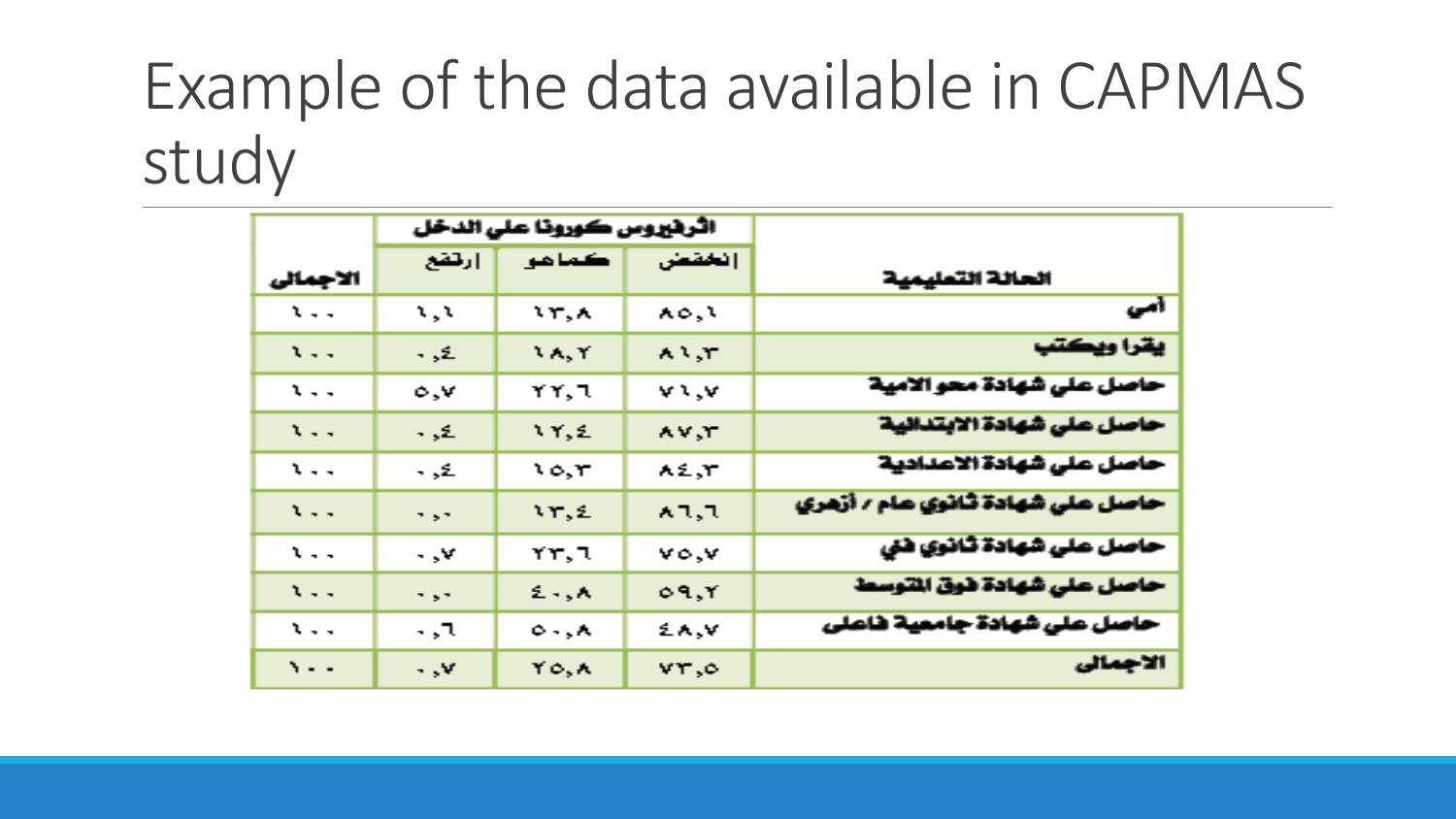## What are the key findings on social stratification provided by these data?

Despite the potentials of the CAPMAS study, unfortunately, within a restricted access to the raw data, only limited key findings can be provided.